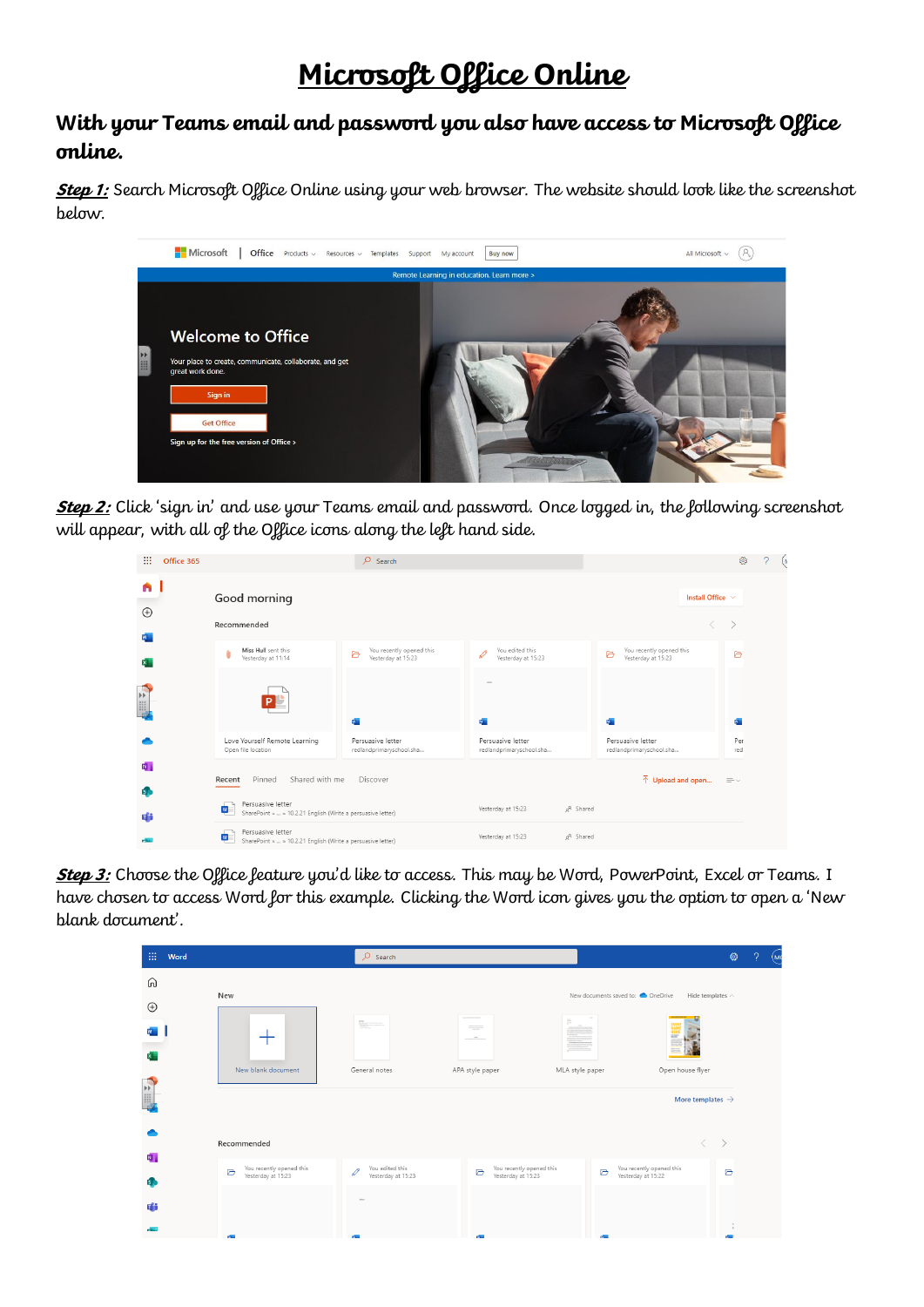**Step 4**: Opening a 'new blank document' will open a Word document as it would if you were in school. See below screenshot.

| Review<br>File<br>References<br>View<br>Help<br>$\mathscr{D}$ Editing $\vee$<br>Home<br>Layout<br><b>Share</b><br>Insert<br>E<br>圆<br>ىل<br>- PP<br>r<br>り<br>$\varphi$ Find<br>$\vee$ 11 $\vee$ A A $\wedge$<br>Calibri (Body)<br>$\begin{array}{c} \square \\ \square \end{array}$<br>AaBbCc<br>AaBbCc<br>AaBbCc<br>Paste<br>Dictate<br>Editor<br>Reuse<br>$\subset$<br>国言君国語・細・¶<br><b>B</b> $I \perp A \Rightarrow x_2 \times^2 A \Rightarrow A \times A \times A$<br>Normal<br>No Spacing<br>$\zeta_c^b$ Replace<br><b>Heading 1</b><br>$\mathcal{S}$<br>Files<br>$\mathbf{v}$<br>$\overline{\mathbb{N}}$<br>Styles<br>Font<br>Paragraph<br>Editing<br>Reuse Files<br>Editor<br>Undo<br>Clipboard<br>$\sqrt{2}$<br>Dictation<br>$\left( \frac{1}{2} \right)$ |          |
|-------------------------------------------------------------------------------------------------------------------------------------------------------------------------------------------------------------------------------------------------------------------------------------------------------------------------------------------------------------------------------------------------------------------------------------------------------------------------------------------------------------------------------------------------------------------------------------------------------------------------------------------------------------------------------------------------------------------------------------------------------------------|----------|
|                                                                                                                                                                                                                                                                                                                                                                                                                                                                                                                                                                                                                                                                                                                                                                   | Comments |
|                                                                                                                                                                                                                                                                                                                                                                                                                                                                                                                                                                                                                                                                                                                                                                   |          |
|                                                                                                                                                                                                                                                                                                                                                                                                                                                                                                                                                                                                                                                                                                                                                                   |          |
| - 100% + Give Feedback to Microsoft<br>Page 1 of 1 0 words English (U.S.)                                                                                                                                                                                                                                                                                                                                                                                                                                                                                                                                                                                                                                                                                         |          |

## **Features of Word Online: Immersive Reader**

| 扭<br>$\degree$ cument1 - Saved $\lor$<br>$V_{\rm{out}}$                                                                                                                                                                                                                                                                                                                                                                                                                                                                   | $O$ Search (Alt + Q)                                                                                                             |                              | $\circledR$                         |
|---------------------------------------------------------------------------------------------------------------------------------------------------------------------------------------------------------------------------------------------------------------------------------------------------------------------------------------------------------------------------------------------------------------------------------------------------------------------------------------------------------------------------|----------------------------------------------------------------------------------------------------------------------------------|------------------------------|-------------------------------------|
| Home<br>Layout<br>ert<br>$\frac{1}{100}$<br>Zoom<br>$\sqrt{100\%}$<br><b>Re</b><br>Immersive<br>100%<br>ling<br>Reader<br>Zoom<br><b>Doc</b><br>ent Views                                                                                                                                                                                                                                                                                                                                                                 | References<br>Review<br>Help<br>View<br>È<br>ab<br>П<br>Navigation Header & Footnotes Endnotes<br>Page<br>Ends<br>Footer<br>Show | $\mathscr{D}$ Editing $\vee$ | <b>ீ</b> Share<br>Comments          |
| $\begin{tabular}{ c c } \hline \hline \mbox{\scriptsize{31}} & \mbox{\scriptsize{12}} \\ \hline \mbox{\scriptsize{13}} & \mbox{\scriptsize{14}} \\ \hline \mbox{\scriptsize{14}} & \mbox{\scriptsize{15}} \\ \hline \mbox{\scriptsize{16}} & \mbox{\scriptsize{16}} \\ \hline \mbox{\scriptsize{17}} & \mbox{\scriptsize{16}} \\ \hline \mbox{\scriptsize{18}} & \mbox{\scriptsize{16}} \\ \hline \mbox{\scriptsize{19}} & \mbox{\scriptsize{16}} \\ \hline \mbox{\scriptsize{19}} & \mbox{\scriptsize{16}} \\ \hline \m$ | Hello, I am using immersive reader.                                                                                              |                              |                                     |
| Page 1 of 1 6 words Foolish (US)                                                                                                                                                                                                                                                                                                                                                                                                                                                                                          |                                                                                                                                  |                              | - 100% + Give Feedback to Microsoft |

If you type something on Word Online, you can then click the 'view' tab and an 'immersive reader' button appears. Clicking on this button will read the text to you. You will also get options to change the background colour, text size and style. Immersive Reader can be seen in the screenshot below.